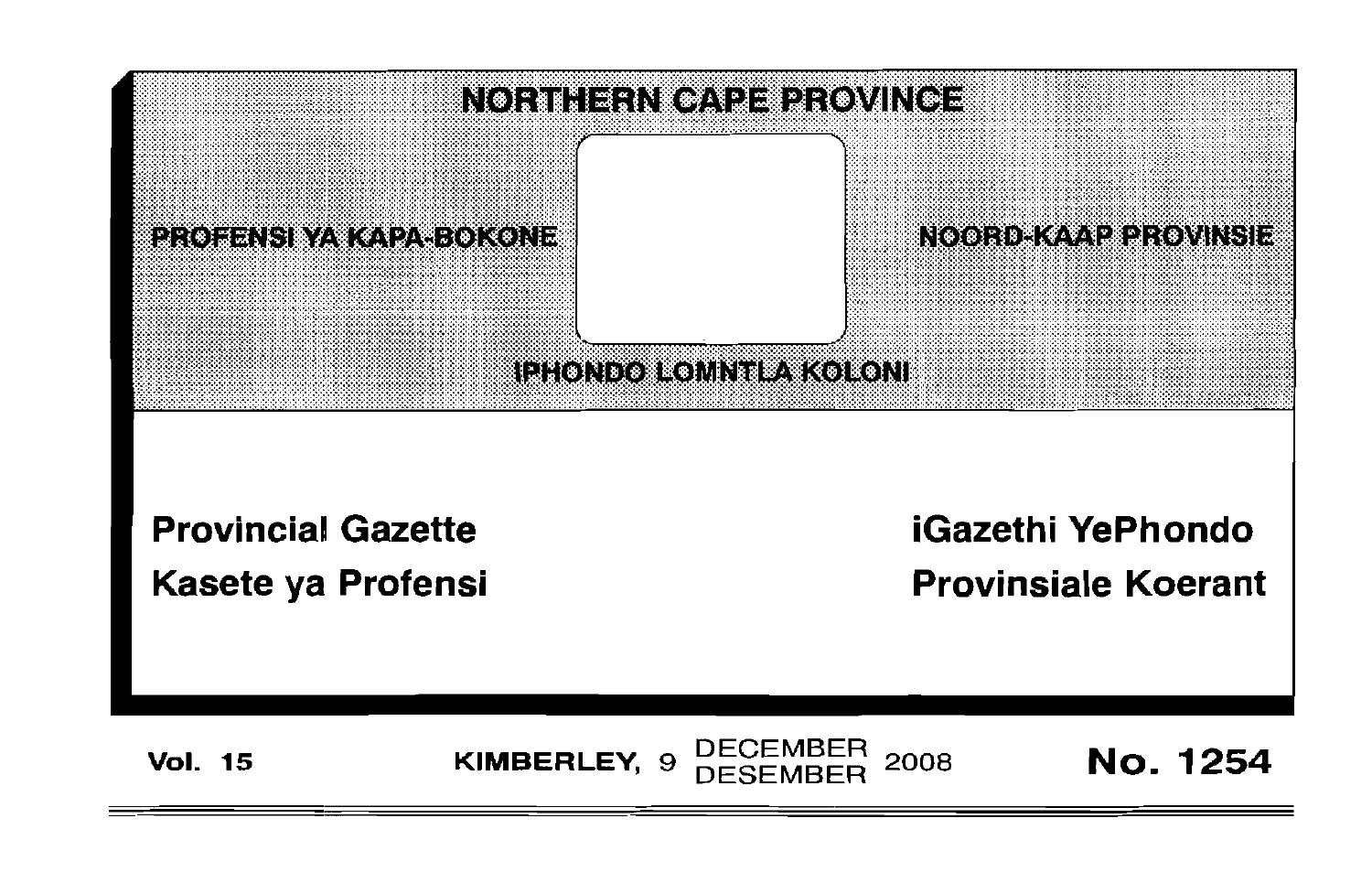# **CONTENTS -INHOUD**

| No. |                                                                                                                 | Page<br>No. | Gazette<br>No. |
|-----|-----------------------------------------------------------------------------------------------------------------|-------------|----------------|
|     | <b>GENERAL NOTICE · ALGEMENE KENNISGEWING</b>                                                                   |             |                |
|     | 100 Local Government: Municipal Property Rates Act (6/2004); Umsobomvu Municipality; Public notice calling for  |             | 1254           |
|     | 100 Plaaslike Owerhede: Wet op Munisipale Eiendomsbelasting (6/2004): Umsobomvu Munisipaliteit: Publieke kennis |             | 254            |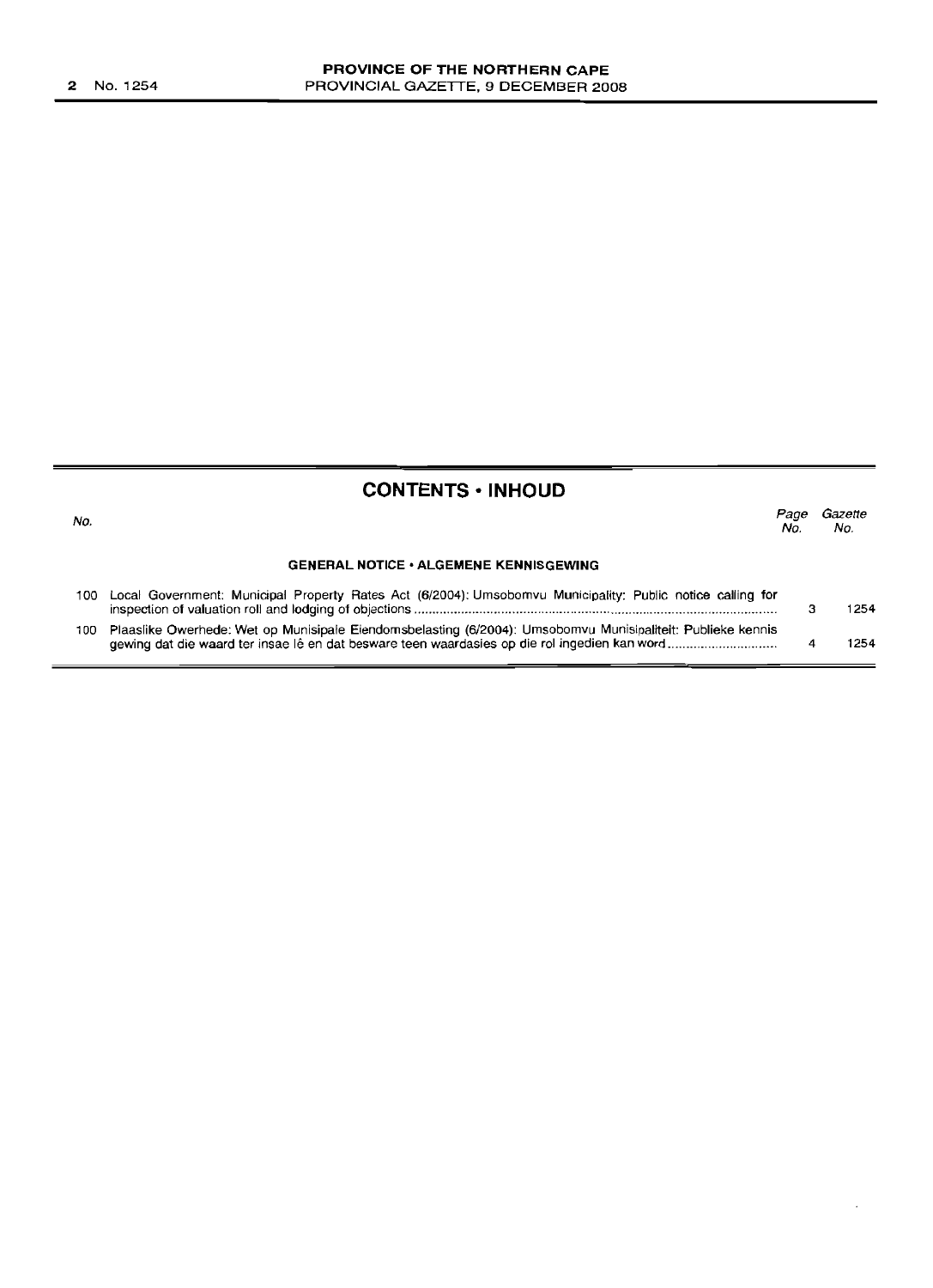# **GENERAL NOTICE ALGEMENE KENNISGEWING**

## **NOTICE 100 OF 2008**

### **UMSOBOMVU MUNICIPALITY**

# **PUBLIC NOTICE CALLING FOR INSPECTION OF VALUATION ROLL AND LODGING OF OBJECTIONS**

Notice is hereby given in terms of Section 49 (1)(a)(i) of the Local Government: Municipal Property Rates Act, 2004 (Act NO.6 of 2004), hereinafter referred to as the "Act", that the Valuation Roll for the financial years 2009 to 2013 is open for public inspection from 5 December 2008 until 30 January 2009. The Roll is available at the following places: **Multi Purpose Community Centre (One Stop Service Centre), Mongezi Juda Library, Colesberg Library, Noupoort Library, Colesberg municipal offices, Noupoort municipal offices and Norvalspont municipal offices.**

An invitation is hereby made in terms of Section 49 (1)(a)(ii) of the Act to any owner of property or other person who so desires to lodge an objection with the Municipal Manager in respect of any matter reflected in, or omitted from the valuation roll within the above-mentioned period.

Attention is specifically drawn to the fact that in terms of section 50(2) of the Act an objection must be in relation to a specific individual property and not against the Valuation Roll as such.

The form for the lodging of an objection is obtainable at the Municipal Manager at 21 A Church Street, Colesberg, 9795, electronic mail or at the places referred to above. The completed forms must be returned to the following address: The Municipal Manager, Private Bag X6, Colesberg, 9795.

For enquiries please telephone **051-7530777** and ask for Mr. B. Kapp or e-mail him at the following address: birtus@umsobmvumun.co.za

A. C. **MPELA MUNICIPAL MANAGER**

NOTICE NO: 62/2008 DATE: 29 November 2008